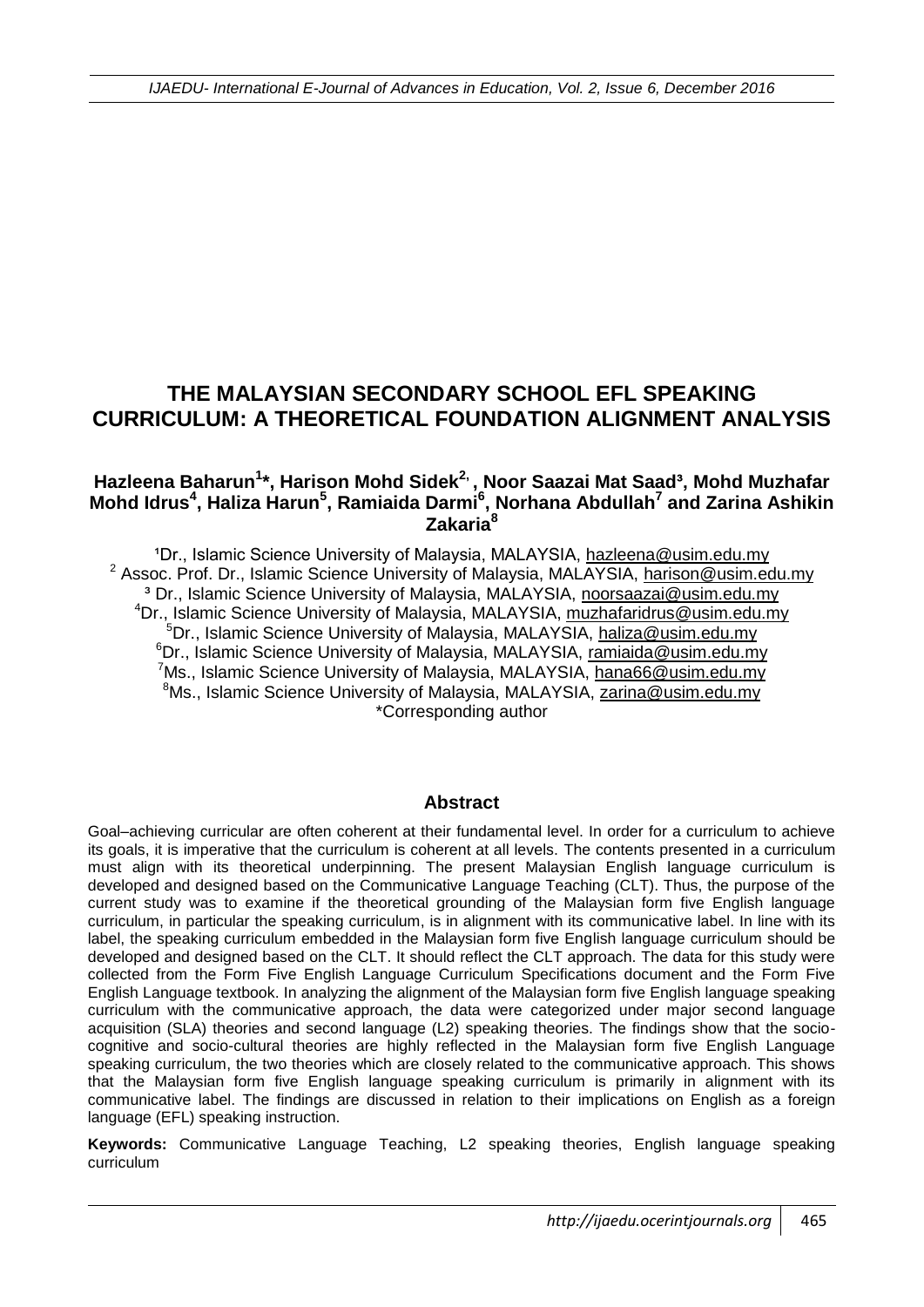## **1 INTRODUCTION**

Every curriculum is based on a particular theoretical orientation about language teaching and language learning (Basturkmen, 1999; Richards & Rogers, 2001; Sidek; 2010a; 2010c). In order for an educational curriculum to be effective and to achieve its goals, it has to be coherent at all levels including at its theoretical level. A coherent curriculum should be reflective of the intended approach. Many studies on curriculum found that an incoherent curriculum often defeats the curriculum goals. Such a consequence may be due to the misalignment between the classroom implementation, textbook development and the intended approach of the curriculum (e.g. Rahman, 2014; Sidek et al., 2014).

Since secondary schools are the feeders of higher education institutions, the curriculum at the school level should be developed carefully in order to ensure that the curriculum meet its objective to produce competent students that are fully functional at the university level not only in academic areas, but also in the English language. Since curriculum reflects the intended instruction, the alignment of theory and practice is also of concern (e.g., Sidek, 2010c). One of the areas in the English language that is of significance is the speaking skill. Students' inability in the English language speaking skill may have adverse effect on their academic performance (Sabri, U. & Qin, T. Y., 2014). The difficulty in communicating in English among university students is a critical issue within the Malaysian context (Sabri, U. & Qin, T. Y., 2014). For example, the Malaysian Examinations Council (MPM) reported that in March 2015, a total of 48,708 candidates took the Malaysian University English Test (MUET). From these, only 0.3% obtained Band 6 (highly proficient user), 4.7% Band 5 (proficient user) and 26.7% obtained Band 4 for speaking (satisfactory user). A majority of the candidates (68.29%) were Bands  $1 - 3$  (very limited to modest user) achievers. Examiners reported that these candidates did not perform well during their speaking examination. They generally lacked planning and organization, were hesitant in speech with frequent pauses, lacked vocabulary to express opinions, failed to elaborate on their ideas; the elaboration, if any, was usually limited, too simple, and disconnected which appeared superficial and disorganized, and made many grammatical errors during their speaking examination (MPM, 2015). Such poor performance has impacted university students in meeting the English language proficiency requirement for university enrollment and graduation. It is even more challenging for the students when some local institutions like USIM and UiTM use English as their medium of instruction. This means that EFL speaking proficiency is required for academic-based communication in the classroom such as for classroom presentations. Therefore, if students are not able to speak English well, such deficit will be at the expense of their academic performance, particularly in relation to all assessments that involve oral presentation in English. Furthermore, for institutions such as USIM and IIUM in particular, there are many international lecturers and students. Hence, EFL speaking proficiency becomes a necessity, especially for academic-related interaction.

The root of these issues can be traced back to the secondary school level, at which the Malaysian students are trained with the English language proficiency, which includes English language speaking. English language speaking skill deficit, particularly among students at the university level is a phenomenon that can be investigated by examining the English language speaking curriculum embedded in the Malaysian Secondary School English Language Curriculum. Therefore, a study on The English language speaking curriculum is imperative to ensure that the curriculum is coherent in order to alleviate the English language speaking deficit to a level that it is no longer significant. Within the context of the current study, the preliminary investigation of the curriculum's coherence was conducted at the approach or theoretical level in terms of its alignment with its current label.

## **2 THE MALAYSIAN FORM FIVE SECONDARY SCHOOL ENGLISH LANGUAGE CURRICULUM**

The present Malaysian Form Five Secondary School English language curriculum revised in 2003 adopted the general proficiency approach. It is based on learning outcomes geared towards equipping students to communicate effectively, function appropriately in everyday life, and access information as well as able to understand and respond to literary works. English grammar, phonology, vocabulary, ICT skills, thinking skills as well as values and citizenship education were also included in the curriculum. In other words, English language is taught to learners in order to enable them to "use the language to further their studies and for work purposes" (Form Five English Language Curriculum Specifications, Malaysian Ministry of Education, 2003, p. 1).

Based on the curriculum document, the four language skills i.e. listening, speaking, reading and writing are integrated into the areas of language use. In other words, when learners use the language, they talk and listen to each other. In addition, they also write to each other letters and messages. Of the five broad areas introduced are people, environment, social issues, health, and science and technology. These five areas are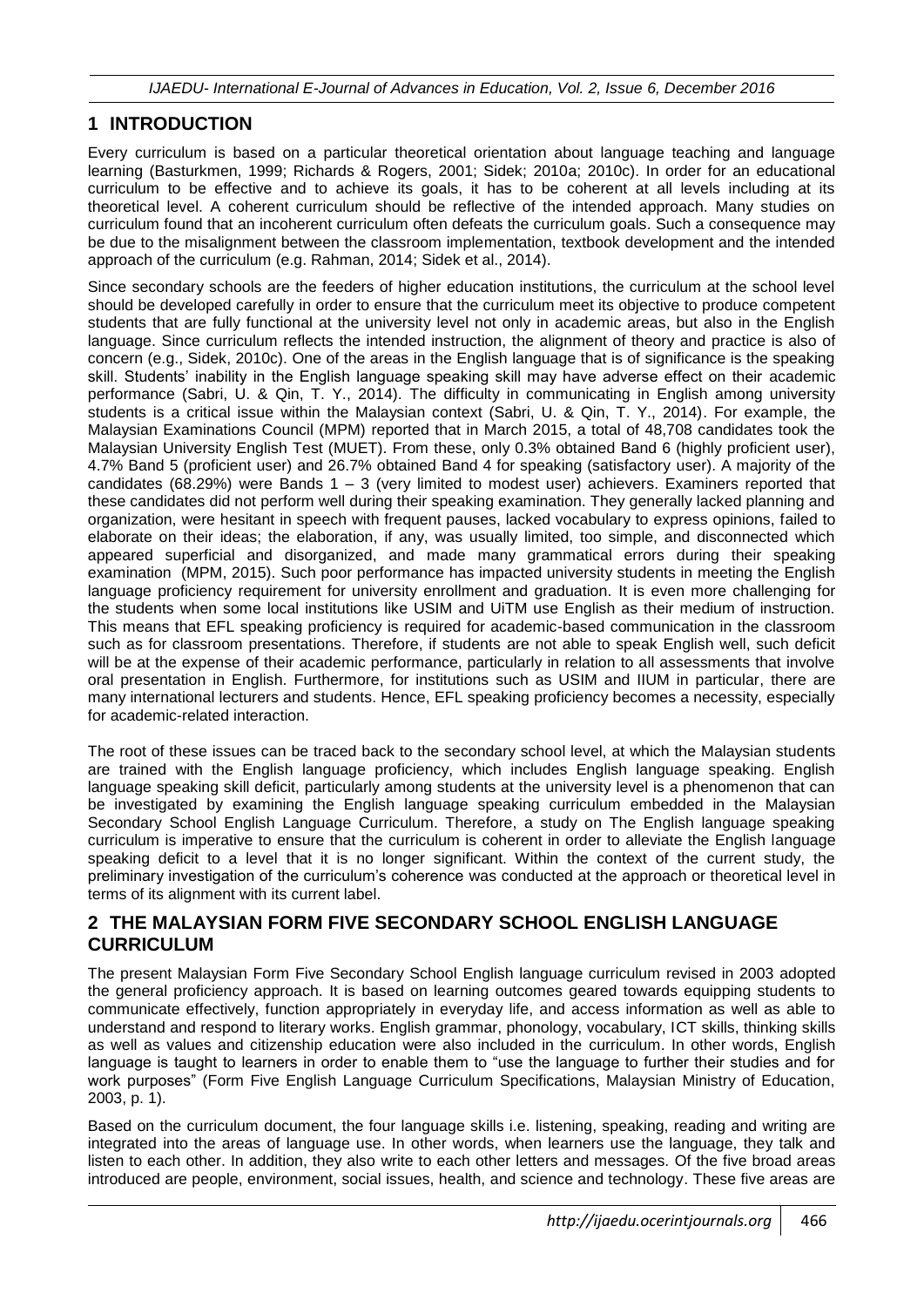translated into topics using tasks and activities in order to enable learners to read, write and talk about them. In task-based instruction, learners use language to transact or perform tasks rather than learn individual language items (Foster, 1999, Nassaji & Tian, 2010). The tasks in focus are group communication tasks that require learners to work together in small groups or pairs. When they work in small groups, learners have more "opportunities to participate, observe, reflect on and practice socially shared ways of knowing and thinking" (Kumpulainen & Wray, 2002, p. 3). It is argued that these communication tasks provide opportunities for learners to practise language and to negotiate meaning (Long & Porter, 1985). Thus, it could be concluded that the Malaysian Form Five Secondary School English language curriculum was developed based on the principles of Communicative Language Teaching (CLT) in the form of Communicative Task-Based Language Teaching.

The objectives of the Form Five English language curriculum include the ability to talk about experiences and exchange ideas with friends and relatives, ask questions and respond to questions with relevant answers, make plans and arrangements with friends to do something or go somewhere, obtain information from various sources and present these ideas to friends orally and in writing, read widely and enjoy poems and short stories, and show an awareness and appreciation of moral values and love towards the nation. The curriculum however, does not have an exclusive speaking curriculum and objectives. Nonetheless, based on the general objectives outlined in the curriculum document, it is observed that the speaking objectives are integrated and included in the general objectives.

## **3 THE COMMUNICATIVE LANGUAGE TEACHING (CLT) APPROACH**

What is communicative language teaching (CLT)? According to Brandl (2007), "communicative language teaching (CLT) is generally regarded as an approach to language teaching (Richards and Rodgers, 2001, p. 5)". It does not adhere to any particular theory or method. Even though CLT does not adhere to one particular theory or method, it is based on the theory that the main function of language use is communication as the primary goal of CLT is for learners to develop communicative competence (Hymes 1972).

## **3.1 Second Language Acquisition (SLA) Theories**

The Vygotskian's Socio-Cultural Theory (SCT) stresses on the role of social interaction in language acquisition. It claims that interaction is an opportunity to learn. According to the SCT, human cognitive development is a socially situated activity mediated by language (Vygotsky, 1978). This means that knowledge is socially constructed by interaction and is then internalized. It is also through interaction that learners regulate or restructure their knowledge. Within the socio-cultural approach to L2, knowledge is constructed through social interaction between individuals and is then internalised (Vygotsky, 1978). This is because interaction allows mediation process to take place. Ashman and Gillies (2003) define mediation as the "need for someone other than the learner to translate knowledge about the society and culture so that it can be internalised" (p.199). The underlying assumption is that knowledge is created through interaction and not simply transferred. In other words, during social interaction, as learners negotiate, they have the opportunity to develop not only their language skills but also their cognitive and problem solving abilities (Swain & Lapkin, 2002). Thus, in this case, CLT could be viewed as "in line with socio-cultural theory (SCT), which views language as a tool in a socially mediated process (Vygotsky, 1978) and as a central tool for the development of thought processes or the crucial means of mediation for one's cognition" (Sidek, 2012, p. 110).

Another SLA theory that is closely related to CLT is the socio-cognitive theory. Based on the socio-cognitive theory, interaction promotes language learning. One is through the context of social interaction and the other is through interaction with the environment. Thus, "an individual's environment and changes in that environment affect the individual's thought processes which in turns influences the development of his or her language acquisition" (Matsuoka & Evans, 2004 cited in Sidek, 2010a, p. 24). The SCT and the sociocognitive theory overlaps in the way they view language i.e., as cognitive and social in nature. Unlike the SCT, the socio-cognitive theory "does not promote communicative competence as central to language activities" (Sidek, 2010a, p. 24). The socio-cognitive theory is rather limited to the interaction between the mind, the body and the language without taking into account the role of others or context. On the contrary, the SCT includes the elements within the realm of socio-cognitive theory with additional concern in the role of the context. Nonetheless, due to its emphasis on interaction, the CLT is very much in line with the sociocognitive theory views on SLA.

## **3.2 Second language (L2) speaking theories**

The Output Hypothesis (Swain, 1985, 1995, 2005) claims that the act of producing language (speaking or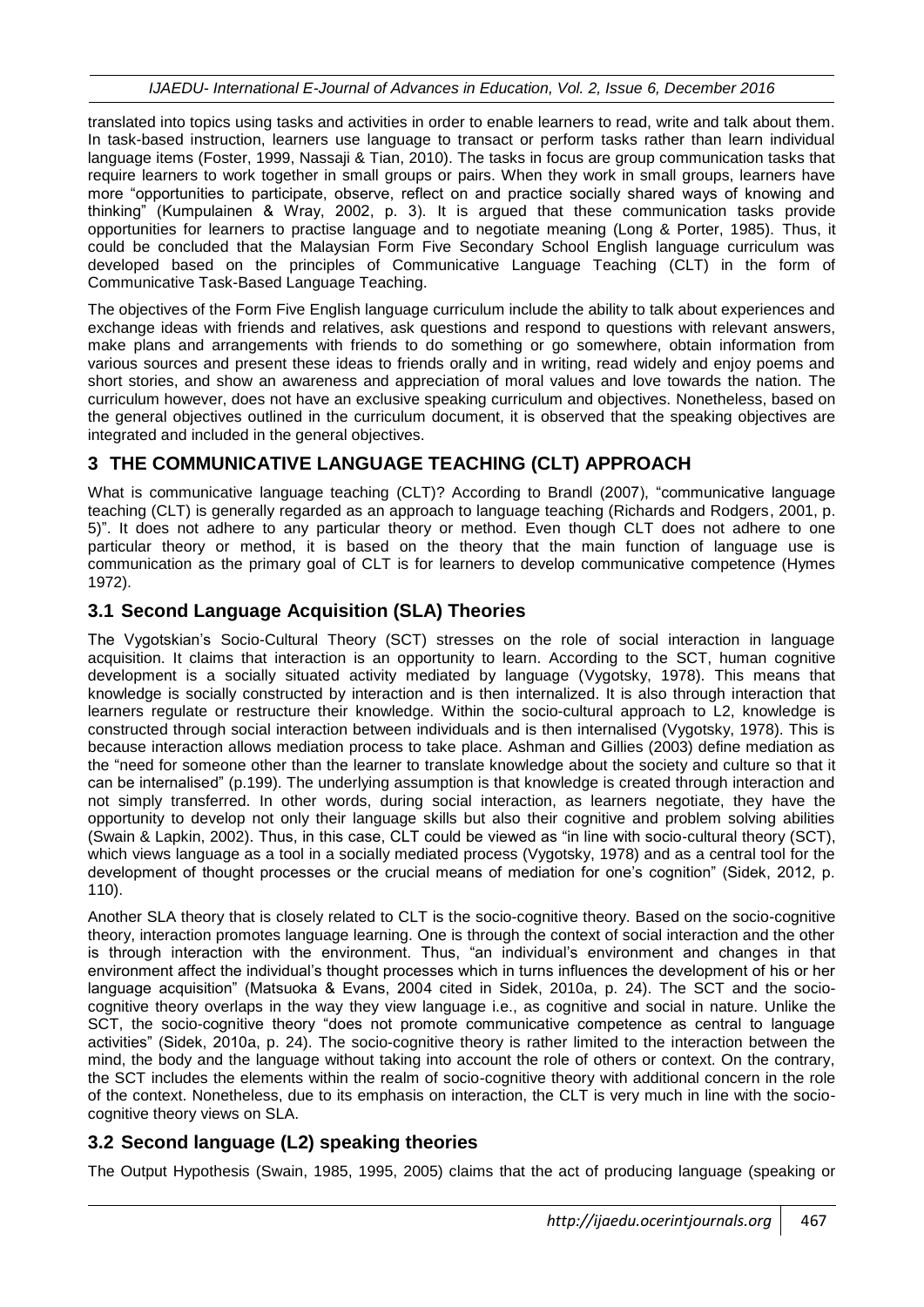writing) constitutes part of the process of second language learning. During interaction, learners receive feedback on the form and meaning of their messages, whether or not they are understood by others. If their messages could not be comprehended by others, they need to do something. This leads them to modify their speech in order to enhance the comprehensibility of their message. In this case, in order to make themselves understood better by others, the learners are pushed in their production. At the same time, they also push other speakers to do the same (i.e., modify their speech) so that comprehensibility is achieved. In sum, the whole idea of interaction, negotiation and output is very much emphasized.

The Interaction Hypothesis (Long, 1996) suggests a number of ways in which interaction can contribute to language acquisition. In general terms, it proposes that the more opportunities learners have to negotiate, both meaning and content, the more likely they would acquire the language. In other words, negotiation for meaning is an activity that occurs as a result of interaction "in which learners seek clarification, confirmation, and repetition of L2 utterances they do not understand" (Pica, 1994, p. 56). When learners fail to understand input or when they display a lack of control over a form, whether grammatical or lexical, they negotiate. What they do is that they ask questions, seek clarification and request for explanation; these moves inform other speakers that their utterance is somehow difficult to understand. The other speakers would make modifications so that input is comprehended or understood by the learners. Thus, specifically IH suggests "1) that when interactional modifications lead to comprehensible input via decomposition and segmenting of input, acquisition is facilitated; 2) that when learners receive feedback, acquisition is facilitated, and 3) that when learners are pushed to reformulate their own utterances, acquisition is promoted" (Ellis, 2003, p. 80). This is because, as argued by Swain (1995), "learners need to be pushed to make use of their resources; they need to have their linguistic abilities stretched to their fullest; they need to reflect on their output and consider ways of modifying it to enhance comprehensibility, appropriateness, and accuracy" (p. 160). When learners are pushed in their production, they cannot avoid paying attention to language forms as they would do in comprehension. Learners would process language both semantically and syntactically. It is when learners are pushed to produce language that is accurate and precise that second language acquisition is promoted.

Within the realm of CLT approach to speaking, learners often play the role as a negotiator. They interact and negotiate meaning in small groups or as a whole class in order to complete tasks assigned to them. In this case, though not specifically labelled as L2 speaking theories, both IH and OH are very much in line with the CLT approach. Both IH and OH emphasize the importance of interaction, negotiation and output in order to promote speaking in SLA. Thus, speaking activities based on IH and OH may include activities among others that require learners to discuss in small groups, express opinions and contribute ideas on issues.

# **4 THE STUDY**

In the Malaysian context, students at Malaysian schools receive 11 years of English as a foreign language (EFL) instruction. Nonetheless, it is a phenomenon that the Malaysian students are still not competent in the English language. Numerous studies on EFL (e.g., Sidek, 2010b—EFL reading attitudes; Sidek, 2012—EFL personality traits; Sidek & Rahim, 2013; 2015—cross-linguistics; Abdullah & Sidek, 2012—writing feedback; Saad et al., 2016a; 2016b—EFL learning experience; Baharun et al., 2016—Task-based learning; Sidek et. Al, 2016a—EFL reading fluency; Sidek et al., 2016b—abstract writing in EFL) have been conducted including EFL speaking. Studies on EFL speaking have also been widely conducted within the Malaysian setting to investigate different issues related to EFL speaking. They include among others research on language anxiety among English language learners and their speaking performance (Abdul Aziz, N. H., 2007; Chan, S.H., Abdullah, A.N. & Yusuf, N., 2012), using tasks to foster learners' speaking abilities (Mohammadipour & S. MD. Rashid, 2015), using films to teach speaking in the EFL classrooms (Shing, S. R. & Yin, L. K., 2014) and turn-taking strategies among learners in class discussion (Rahmat, N. H., Rahman, S. A. B. S. A. & Yunos, D. R. M., 2015). The abovementioned studies primarily focused on learners and their speaking performance. Not many have been done at the root of it, which is the curriculum itself.

It has been found that despite its importance being the foundation of the EFL instruction, studies on EFL speaking curriculum at the secondary school level are scarce/or if had been conducted, they are currently not available in the mainstream publications. Currently, studies on the Malaysian EFL curriculum had only been conducted on EFL secondary school reading curriculum (e.g. Sidek, H. M., 2012a, 2012b, 2013, 2014; Sidek, H. M. & Abdullah, H., 2013; Sidek, H. M., Abdullah, H. & Rahim, H.A., 2013). Hence, this study was a pioneering study of its nature as to the best of the researchers' knowledge; such study has never been conducted in Malaysia neither in other EFL settings. The aim was to investigate and examine the Malaysian EFL secondary school speaking curriculum and its communicative label. It further aimed to make suitable recommendation to the relevant authorities on how to refine the Malaysian EFL speaking secondary school curriculum at the level of Approach in order to enhance the effectiveness of the EFL speaking program.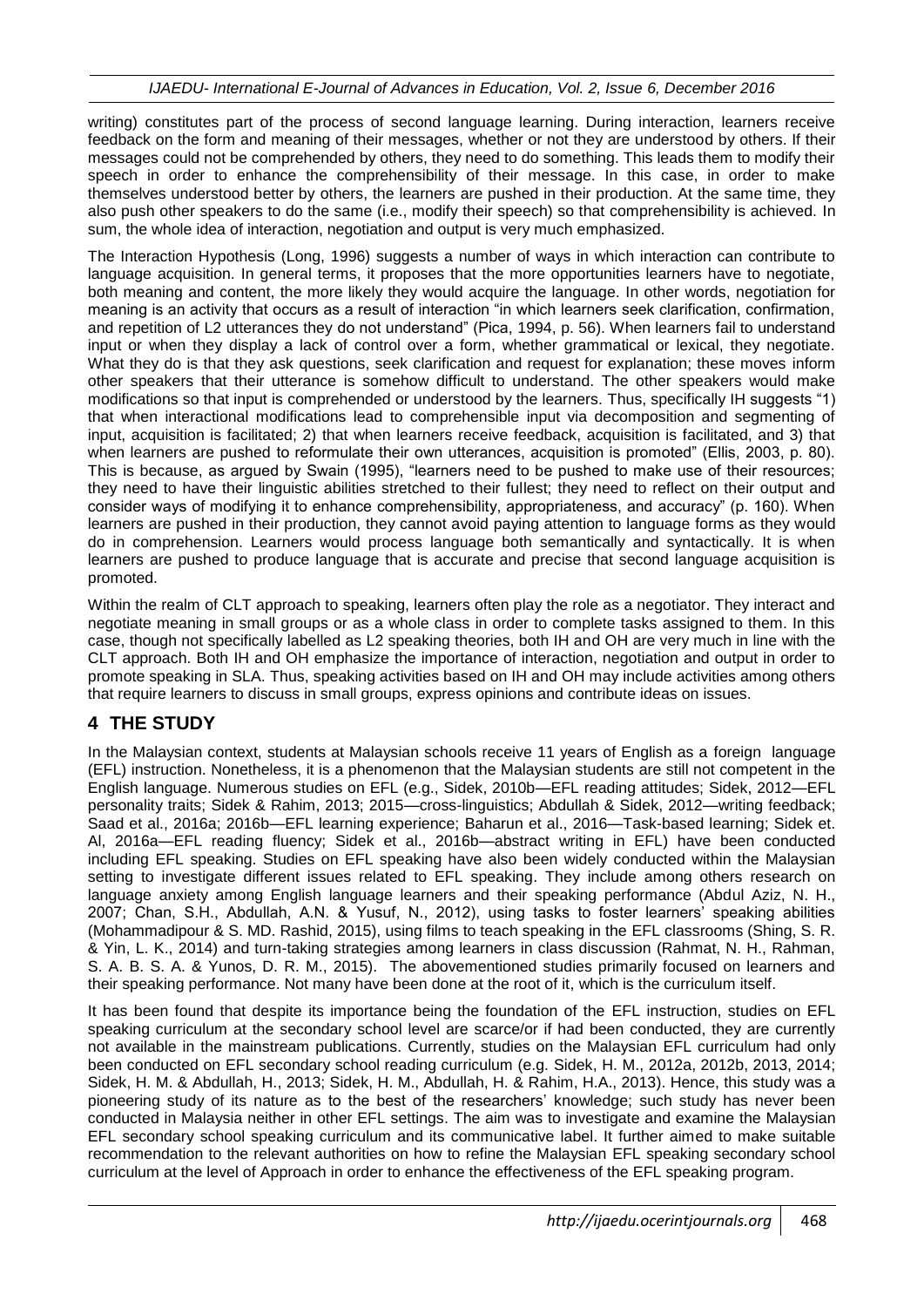# **5 METHODOLOGY**

## **5.1 Research approach**

The method of analyzing the Malaysian EFL secondary speaking curriculum in this study is substantially influenced by the language teaching model of Richards and Rodgers (2001), a revision of Edward Anthony's (1963) model. This model presents a conceptual framework for language instruction proposing that at the fundamental level, language instruction can be analyzed in terms of *Approach* (foundational theory), *Design* (e.g., selected language skills, learning tasks, learner roles), and *Procedure* (e.g., classroom techniques, classroom observation, teacher interviews). However, as this study examined the curriculum coherence in terms of the alignment of theories and the overarching approaches to second language (L2) speaking instruction that are reflected in the Malaysian EFL secondary speaking curriculum and instruction, only the Approach component in Richards and Rodgers' (2001) language instruction conceptual frameworks was applicable to the study, although with modifications.

### **5.2 Research questions**

The present Malaysian English language curriculum is developed and designed based on the CLT. Thus, the purpose of the current study was to examine if the theoretical groundings of the Malaysian form five English language curriculum, in particular the speaking curriculum, is in alignment with its communicative label. The study sought to answer the following research questions (RQs):

RQ1: What are the SLA theories reflected in the form five English language speaking curriculum?

RQ2: What are the L2 speaking theories reflected in the form five English language speaking curriculum?

#### **5.3 Data collection**

To address the research questions posed in this current study, we used document analysis as the research instrument to generate data. The sources of data were in the form of speaking-related statements extracted from two written documents. The documents were the:

i) Form Five English Language Curriculum Specifications (Malaysian Ministry of Education, 2003) – this document is used by teachers of English language as their teaching guidelines.

ii) Form Five English Language Textbook – this book is used by both English language teachers and form five students in the classroom during English language lessons.

### **5.4 Data analysis**

Richards and Rodgers' (2001) model at the Approach level provides a tool for analyzing the Malaysian secondary EFL speaking instructional approach in terms of its grounded foundational theories of SLA and theories of L2 speaking. Hence, for the present study, only the 'Approach' aspect was relevant as the aim was to determine whether the theoretical groundings of the Malaysian form five English language curriculum, in particular the speaking curriculum, is in alignment with its communicative label. To answer the research questions, the current study extracted speaking-related statements from the Form Five English Language Curriculum Specifications (Malaysian Ministry of Education, 2003) and the Form Five English Language Textbook. The data from the two sources were analyzed using straightforward percentages and compared in order to determine the alignments. The analysis for each research question is explained individually.

RQ1: What are the SLA theories reflected in the form five English language speaking curriculum?

Based on the reviews of SLA theories, the speaking-related statements in the curriculum specifications and in the textbook were inferred as one of the three prominent SLA theories: structuralism, socio-cognitive theory and socio-cultural. The structuralism theory was inferred in statements such as saying words after the teacher and taking turns to say sentences with the correct intonation, word stress and sentence rhythm. The socio-cognitive theory was inferred in statements such as presenting speeches. The socio-cultural theory of SLA was inferred in statements such as interviewing people to get more information, engaging in small group discussions and responding to questions and comments. From the researchers' preliminary examination of the curriculum documents, these are the major SLA theories reflected in the documents. As such, these theories were selected as the coding for the current study at the level of approach.

RQ2: What are the L2 speaking theories reflected in the form five English language speaking curriculum?

Based on the reviews of L2 speaking theories, the speaking-related statements in the curriculum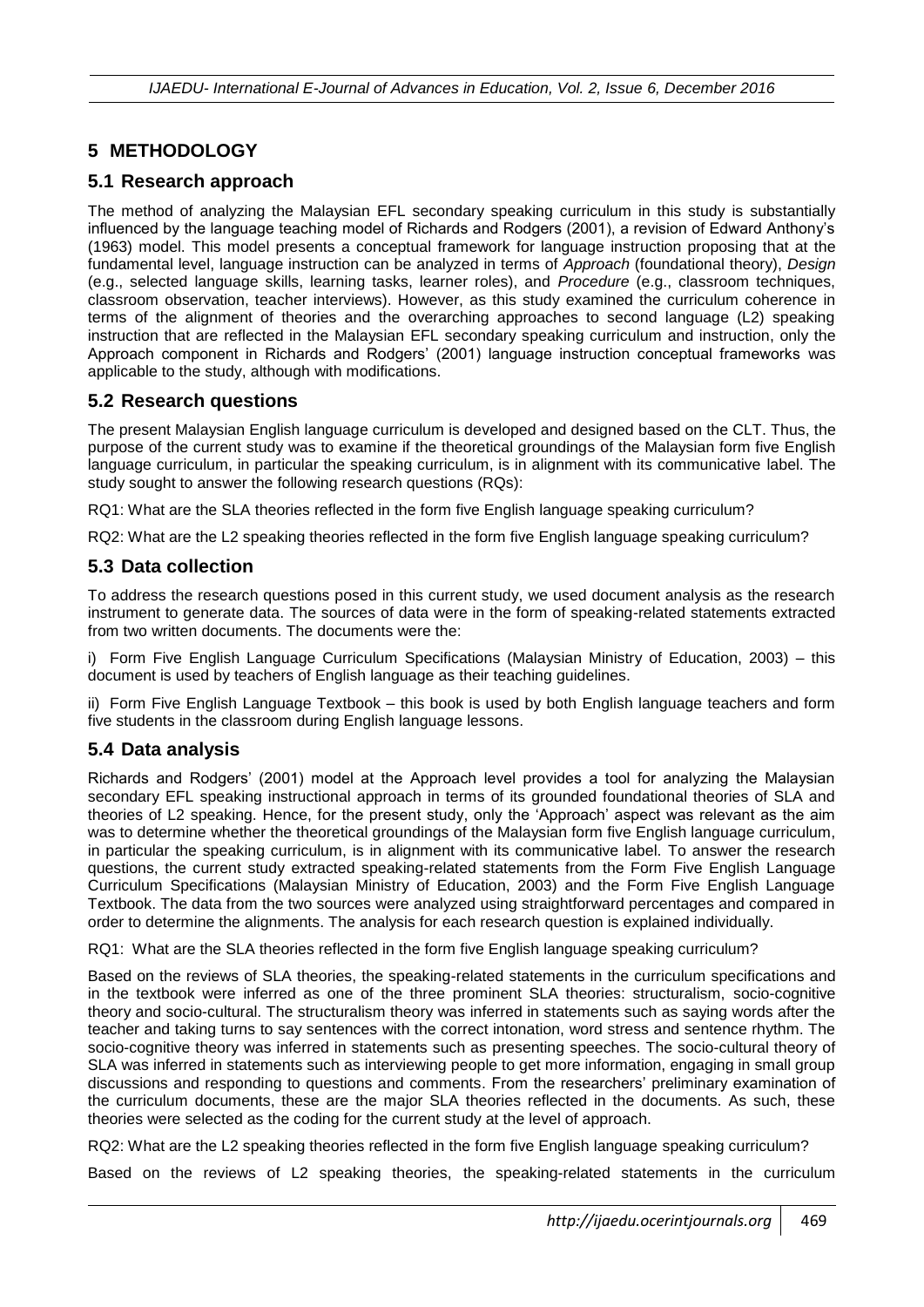specifications and in the textbook were inferred as one of the three prominent L2 theories: behaviourist, cognitive and communicative-based interactive theory. The behaviourist theory was inferred in statements such as pronouncing the words correctly, reading the dialogue and practising the following ways of expressing opinions. The cognitive theory was inferred in statements such as giving speeches and reporting findings. The communicative-based interactive theory was inferred in statements such as discussing and exchanging ideas, expressing opinions and asking questions either in pairs or small groups.

### **6 FINDINGS**

#### **6.1 SLA theories reflected in the form five English language speaking curriculum**

This section presents the findings for the first research question: *What are the SLA theories reflected in the form five English language speaking curriculum?*

In terms of the SLA theories, findings revealed that the SCT was prominent as reflected in the form five English language speaking curriculum in both the Form Five English Language Curriculum Specifications and in the Form Five English Language Textbook that were examined, findings revealed that the SCT was prominent. This could be observed in the speaking related statements identified in both documents. A total of 94.7% of the speaking-related statements identified in the curriculum specifications exhibited the SCT approach. The speaking-related statements identified in the English language textbook also exhibited similar findings. A total of 68.8% of the speaking-related statements identified in the textbook reflect the SCT approach that underpins CLT in which the curriculum was developed. While a majority of the speakingrelated statements in both documents (94.7% and 68.8%) reflected the SCT approach to SLA, a total of 3.5% of the speaking-related statements from the curriculum specifications and 15.2% of the speakingrelated statements identified in the English language textbook reflects the socio-cognitive theory approach. Further, even though the form five Malaysian English language curriculum was developed based on CLT with SCT as its underpinning theory, it is found that there is a trace of structuralism as well in the speakingrelated statements both in the curriculum specifications (1.8%) as well as in the English language textbook (16%). These are shown in Table 1.

| Documents/SLA Theories                                     | Socio-Cultural Theory<br>(%) | Socio-Cognitive Theory<br>(%) | <b>Structuralism</b><br>(%) |
|------------------------------------------------------------|------------------------------|-------------------------------|-----------------------------|
| Form Five English<br>Language Curriculum<br>Specifications | 94.7                         | 3.5                           | 1.8                         |
| Form Five English<br>Language Textbook                     | 68.8                         | 15.2                          | 16                          |

Table 1: Analysis of SLA theories in the English language speaking curriculum

### **6.2 L2 speaking theories reflected in the form five English language speaking curriculum**

This section presents the findings for the second research question: *What are the L2 speaking theories reflected in the form five English language speaking curriculum?*

The IH and OH are the most prominent L2 speaking theories reflected in both documents - the form five English speaking curriculum specifications document (94.7%) and the textbook (68.8%). Both hypotheses are in line with the SCT, which underpins the CLT approach to the curriculum. They place great emphasis on interaction, negotiation and output in speaking. These could be observed in the speaking tasks for instance, which require learners to take part in conversations and discussion, and exchange ideas, information and opinions on topics of interest.

The Whole Language instructional approach, a corresponding teaching approach for the cognitive theory, was developed based on the theory of language as communication or social activity. Even though the approach is dominant in the realm of L2 reading, as a teaching approach, speaking is also included. However, it is mainly as a non-communicative teaching approach for speaking. It primarily involved individual speaking tasks such as presenting speeches without any direct interaction with others in the context. This is reflected in both documents examined – the form five English speaking curriculum specifications document (3.5%) and the textbook (15.2%).

Despite the emphasis on communicative abilities, the curriculum specification and textbook used still place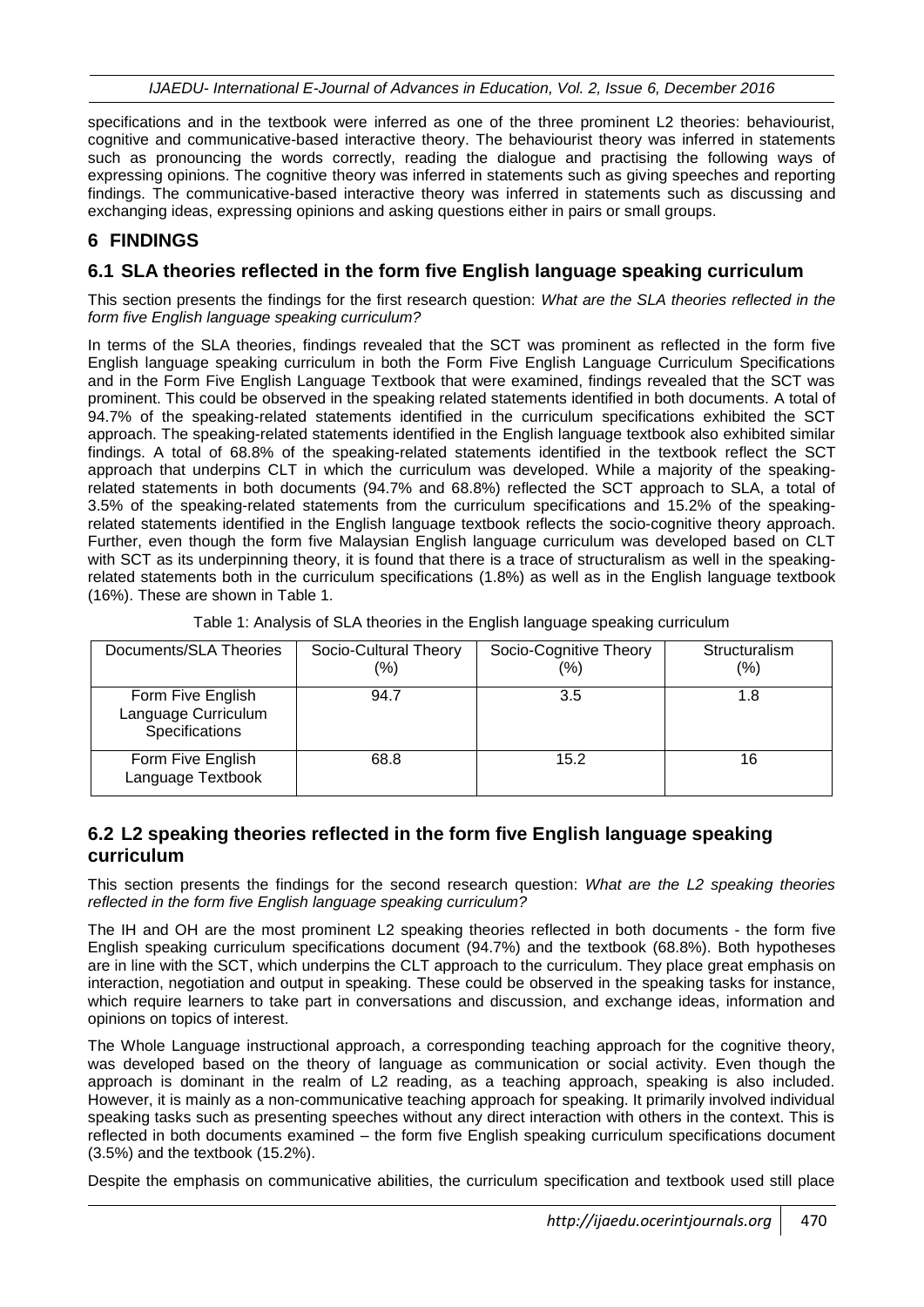emphasis on accurate production of the target language form, albeit not the primary focus. The L2 speaking theory reflected in the speaking curriculum is related to the behaviourist theory. This could be observed in some of the speaking-related statements identified in the documents. The statements both in the curriculum specifications (1.8%) and in the textbook (16%) placed emphasis on accurate repetition of dialogues, oral drills and pattern practice. These are common oral activities that are in line with the behaviourist learning theory as it is believed that "in order to acquire a language one needs to acquire the forms of the language, which are best taught using reinforcement or repetitive practices" (Sidek, 2010a, p. 29). Findings are shown in Table 2.

| Table 2: Analysis of L2 speaking theories in the English language speaking curriculum |  |  |  |
|---------------------------------------------------------------------------------------|--|--|--|
|                                                                                       |  |  |  |
|                                                                                       |  |  |  |
|                                                                                       |  |  |  |

| Documents/L2 Speaking<br><b>Theories</b>                   | Interactive Theories<br>$(H 8 OH)$ $(%)$ | Cognitive Theory<br>(Whole-Language | <b>Behaviourist</b><br>(Audio Lingual Method) |
|------------------------------------------------------------|------------------------------------------|-------------------------------------|-----------------------------------------------|
|                                                            |                                          | Approach) (%)                       | (%)                                           |
| Form Five English<br>Language Curriculum<br>Specifications | 94.7                                     | 3.5                                 | 1.8                                           |
| Form Five English<br>Language Textbook                     | 68.8                                     | 15.2                                | 16                                            |

# **7 DISCUSSION**

Even though from the total percentage of the SLA and L2 speaking theories calculated from each document did not show a total of 100% in terms of its alignment with its communicative label, it can still be considered communicative in nature as each document recorded more than 50%. In sum, the overall findings suggest that the SLA theories and L2 speaking theories identified in the Malaysian secondary English language curriculum reflect the SCT in which the CLT approach to language learning and teaching it underpins. The two main documents examined (the Form Five English Language Curriculum Specifications and the Form Five English Language Textbook) show that the theoretical grounding of the Malaysian form five English language curriculum, in particular the speaking curriculum, is in alignment with its communicative label.

In line with its communicative label, the speaking curriculum embedded in the Malaysian form five English language curriculum was developed and designed based on the CLT and reflects the CLT approach. This could be observed in the speaking-related statements as well as the speaking tasks identified in the curriculum specifications and the textbook used by the learners in the form of Communicative Task-Based Language Teaching. Hence, it can assumed or expected that learners who have gone through five years of secondary schooling should possess an acceptable communicative ability in order to "meet their future needs for English in everyday life, for knowledge acquisition, and for future workplace needs" (Form Five English Language Curriculum Specifications, Malaysian Ministry of Education, 2003, p. 1).

However, as mentioned earlier in the introduction section of this paper, learners still have problems in the realm of speaking as exhibited in results of national examinations such as MUET. This could affect their academic performance at tertiary level, a situation, which makes secondary school English language preparation more crucial among secondary school students. Many university courses especially at private universities require classroom presentations in English as part of their course requirements. In addition, many students who obtain scholarship to continue their tertiary studies in English speaking countries often face with difficulties in communication via the English language in their academic courses. Hence, the problem of low communicative abilities of the local learners needs to be addressed. Based on the findings, in which that the Malaysian form five English language speaking curriculum is primarily in alignment with its communicative label, so it could be concluded that the problem may not be due to the curriculum. Thus, further research needs to be conducted on the other aspects of language instructions which are the *Design* (e.g., selected language skills, learning tasks, learner roles), and *Procedure* (e.g., classroom techniques, classroom observation, teacher interviews) in order to identify the root of the problem plaguing the Malaysian learners particularly in the area of speaking.

# **8 CONCLUSIONS**

The curriculum considered is in alignment with its communicative label; nevertheless the alignment needs to be revised. In terms of SLA and L2 speaking theories, members of curriculum development panel at the ministerial level for EFL need to have a clear understanding of the selected theories that underpin the curriculum. It is imperative that those who develop the secondary speaking curriculum have the right knowledge and understanding of the principles of CLT, the related SLA theories that underpin the approach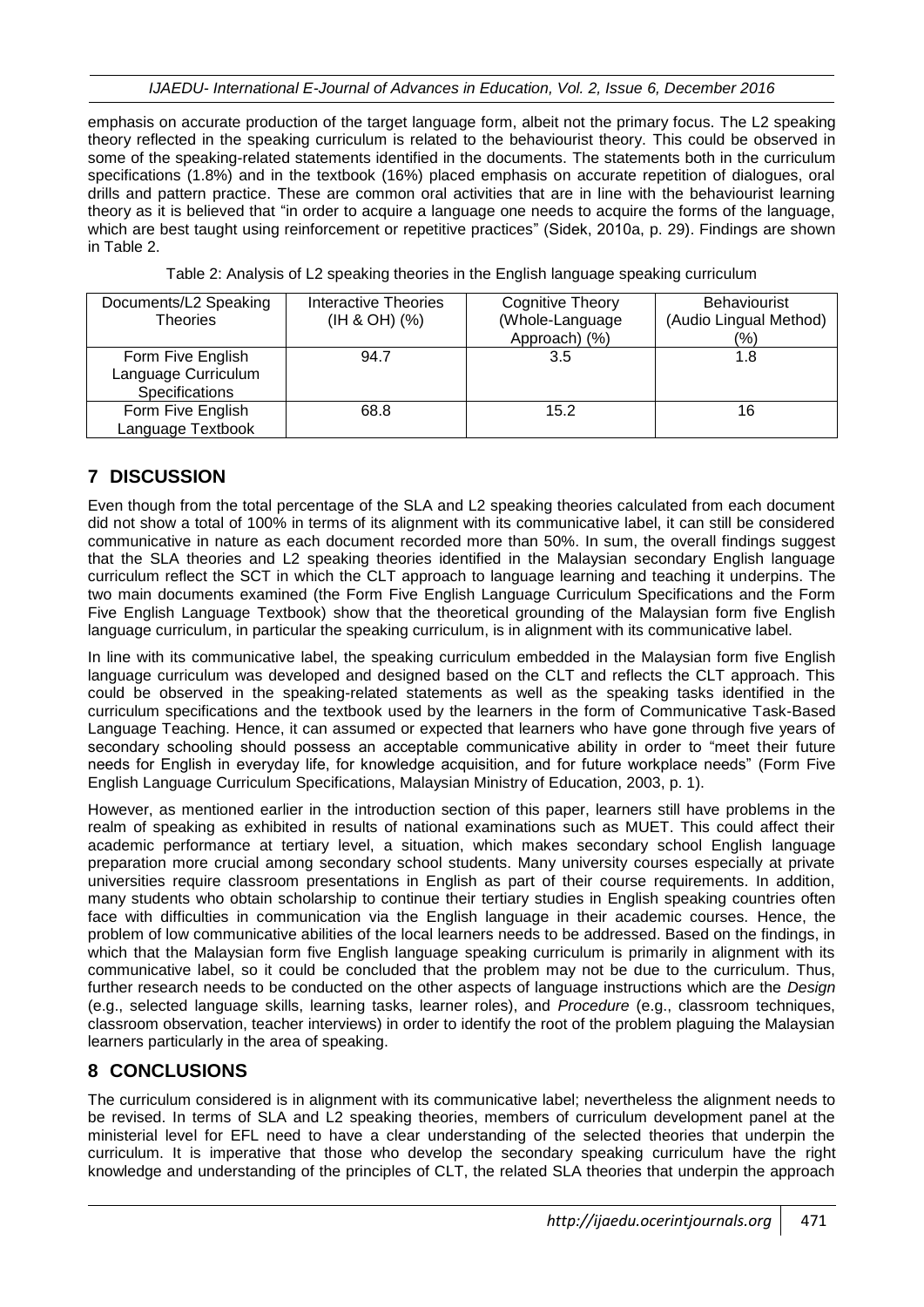*IJAEDU- International E-Journal of Advances in Education, Vol. 2, Issue 6, December 2016*

and the L2 speaking theories as well as the related communicative instructional approaches. Additionally, learner role must meet the characteristics prescribed by the SCT. It is equally important that textbook writers are also equipped with similar knowledge and understanding as the curriculum developers. This will ensure that textbooks are written in alignment with the approach intended.

#### **9 ACKNOWKLEDGEMENT**

This research was financially supported by Islamic Science University of Malaysia (USIM) (Grant NO. PPP/USG-0215/FPBU/30/16015).

#### **REFERENCE LIST**

- Abdul Aziz, N. H. (2007). ESL students' perspectives on language anxiety. Unpublished PhD. Thesis, Universiti Putra Malaysia: Serdang.
- Abdullah. H & Sidek, H.M. (2012). L2 writing feedback: Alignment of instructional planning and implementation. *Journal of Language Studies, 15,* 15-17.
- A. Rahman, N. H. (2014). From curriculum reform to classroom practice: An evaluation of the English primary curriculum in Malaysia. Unpublished PhD Thesis, University of York.
- Anthony, E. (1963). Approach, method, and technique. *English Language Teaching, 17*(2), 63-67.
- Ashman, A., & Gillies, R. (Eds.). (2003). *Cooperative learning: The social and intellectual outcomes of learning in groups*. Routledge.
- Baharun, H., Sidek, H.M., M.M. Idrus, N.S.M. Saad, (2016). Task-Based Language Learning: Investigating the Dynamic of Learners' Oral Interaction. *International E-journal of Advances in Social Sciences,* 2(5), 570-580.
- Basturkmen, H. L. (1999). A content analysis of ELT textbook blurbs: Reflections of theory in use. *RELC, 30*(18), 20-38.
- Brandl, K. (2007). Principles of communicative language teaching and task-based instruction. *Communicative language teaching in action: Putting principles to work*, 1-38.
- Chan, S.H., Abdullah, A.N. & Yusuf, N. (2012). Investigating the construct of anxiety in relation to speaking skills among ESL tertiary learners. *3L: The Southeast Asian Journal of English Language Studies*, 18(3), 155-166.
- Ellis, R. (2003). *Task-Based Language Learning and Teaching*. Oxford: Oxford University Press.
- Form Five English Language Curriculum Specifications. (2003). *Ministry of Education, Malaysia (MOE).*  Retrieve from [http://www.moe.gov.my.](http://www.moe.gov.my/)
- Foster, P. (1999). Task-based learning and pedagogy. *ELT Journal*, 53(1), 69-70.
- Hymes, D. (1972). On communicative competence. In J. B. Pride & J. Holmes (eds.), *Sociolinguistics* (pp. 269-293). Harmondsworth: Penguin.
- Kumpulainen, K. & Wray, D. (2002). (Eds). *Classroom interaction and social learning: from theory to practice*. New York: Routledge Falmer.
- Long, M. H. (1996). The role of the linguistic environment in second language acquisition. In W. Ritchie and T.K. Bhatia (Eds.), *Handbook of research on language acquisition: Second language acquisition volume 2*. New York: Academic Press.
- Long, M. H. & Porter, P. (1985). Group work, interlanguage talk and second language acquisition. *TESOL Quarterly*, 19(2), 207-228
- Majlis Peperiksaan Malaysia (2015). http://portal.mpm.edu.my/en/statistik-perkhidmatan-online.
- Matsuoka, R. & Evans, D. R. (2004). Socio-cognitive approach in second language acquisition research. *Journal of Nursing Studies, 3*(1), 1-9.
- Mohammadipour, M. & MD. Rashid, S. (2015). The Impact of Task-Based Instruction Program on Fostering ESL Learners' Speaking Ability: A Cognitive Approach. Advances in Language and Literary Studies,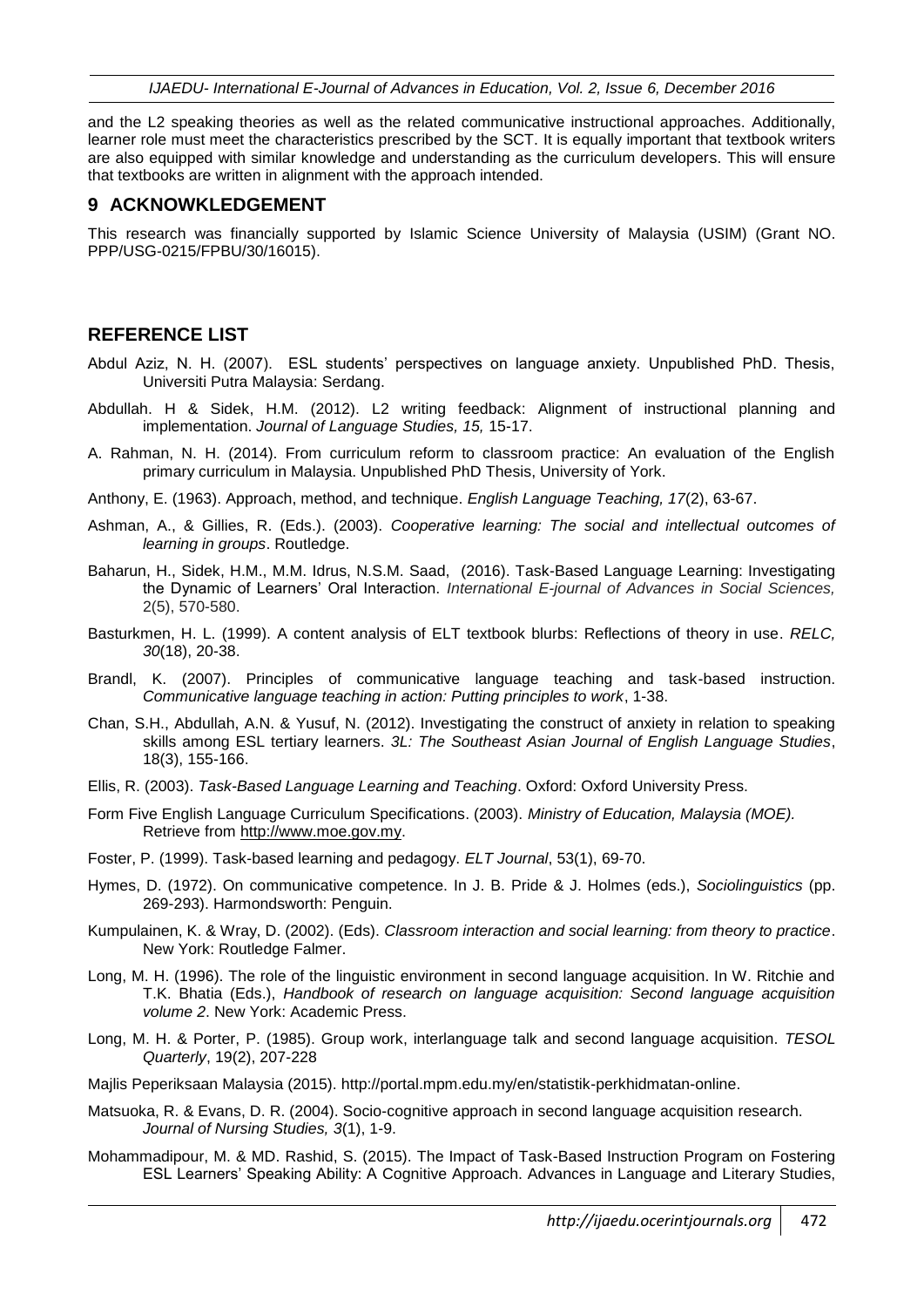*IJAEDU- International E-Journal of Advances in Education, Vol. 2, Issue 6, December 2016*

6(2), 113-126.

- Nassaji, H. & Tian, J. (2010). Collaboative and individual output tasks and their effects on learning English phrasal verbs. *Language Teaching Research*, 14(4), 397-419.
- Pica, T. (1994). Questions from the language classroom: research perspectives. *TESOL Quarterly*, 28, 49- 79.
- Rahmat, N. H., Rahman, S. A. B. S. A. & Yunos, D. R. M. (2015). Investigating turntaking strategies in class discussions among ESL adult learners. *English Review: Journal of English Education*, 3(2), 139-144.
- Richards, J. C. & Rodgers, T.(2001). *Approaches and Methods in Language Teaching* (2ed). New York: Cambridge University Press.
- Saad, N.S.M., Yamat, Y., Sidek, H.M., Baharun, H. & Idrus, M.M. (2016a), Acts of Agency in English Language Learning Experience. *International E-journal of Advances in Social Sciences, 2*(6), 733- 746.
- Saad, N.S.M., Sidek, H.M., Baharun, H. & Idrus, M.M. & Yunus. M.Y. (2016b). A Conceptual Framework to Explore the English Language Learning Experiences of International Students in Malaysia. *International E-journal of Advances in Social Sciences, 2*(6), 453-464.
- Sabri, U. & Qin, T. Y. (2014). Communication apprehension among Nilai college students. *Advances in Language and Literary Studies*, 5(5), 46-49.
- Shing, S. R. & Yin, L. K. (2014). Using films to teach speaking in the ESL classroom: A case study. *UNISEL Journal of Social Sciences and Humanities*, 1(1), 50-56.
- Sidek, H. M. (2010a). An analysis of the EFL secondary reading curriculum in Malaysia: approaches to reading and preparation for higher education. Doctor of Philosophy, University of Pittsburgh.
- Sidek, H.M. (2010b). Reading Attitudes a Case Study in Malaysia. *Annals of Language Teaching,* (pp. 209- 215), Boca Raton, Florida: Universal-Publishers.
- Sidek, H. M. (2010c). *Reading Instruction: Theory and Practice.* Nilai: Usim Publisher.
- Sidek, H. M. (2012a). EFL reading instruction: Communicative task-based approach. *International Journal of Instruction, 5*(2), 109-128.
- Sidek, H. M. (2012b). EFL textbook analysis: A case study. *Language and Literacy Journal, 14*(3), 27-45*.*
- Sidek, H.M. (2012c). Reading Attitudes: A Case Study in Malaysia. *Annals of Language and Learning*: Proceedings of the 2009 International Online Language Conference (IOLC 2009), p.209. Boca Raton: Universal Publisher
- Sidek, H.M. (2012d). EFL Language Learning Personality Traits and Instruction. *International Journal of Learning, 18*(5), 255-272.
- Sidek, H. M. (2013). A Cross-Linguistic Study of Vocabulary Knowledge and Second Language Reading Development. *Frontiers of Language and Teaching, 4,* 178-185.
- Sidek, H. M. (2013). Communicative reading instructional approach: A Curriculum Review. *International Journal of Interdisciplinary Educational Studies, 7*(1), 9-20*.*
- Sidek, H.M., H. Abdullah, H.A. Rahim & M. Yuslina. (2014). ESL Reading Instruction: Alignment of Curriculum and Implementation. *Procedia-Social and Behavioral Sciences, 118,* 442-449.
- Sidek, H. M. (2014). English Language Reading Preparation for Higher Education: An Evaluation of the Form Four English Language Textbook and Instructional Design, *22*(2), 539-558. *Journal of Social Science and Humanities (PERTANIKA).*
- Sidek, H. M. & Abdullah, H. (2013). EFL Reading Comprehension and Preparation For Higher Education: A Textbook Analysis. *Journal of Teaching and Education, 24*(4)*,* 425-435*.*
- Sidek, H. M., Abdullah, H. & Rahim, H.A. (2013). Reading Curriculum and Instructional Analysis: Preparation for Academic Literacy at Higher Institutions. *Journal of Teaching and Education, 2*(2), 389-396.
- Sidek, H.M., Saad, N.S.M., Baharun, H. & Idrus, M.M. (2016a). An Analysis of Rhetorical Moves in Abstract in Conference Prioceedings. *International E-journal of Advances in Social Sciences, 2*(4), 24-31.